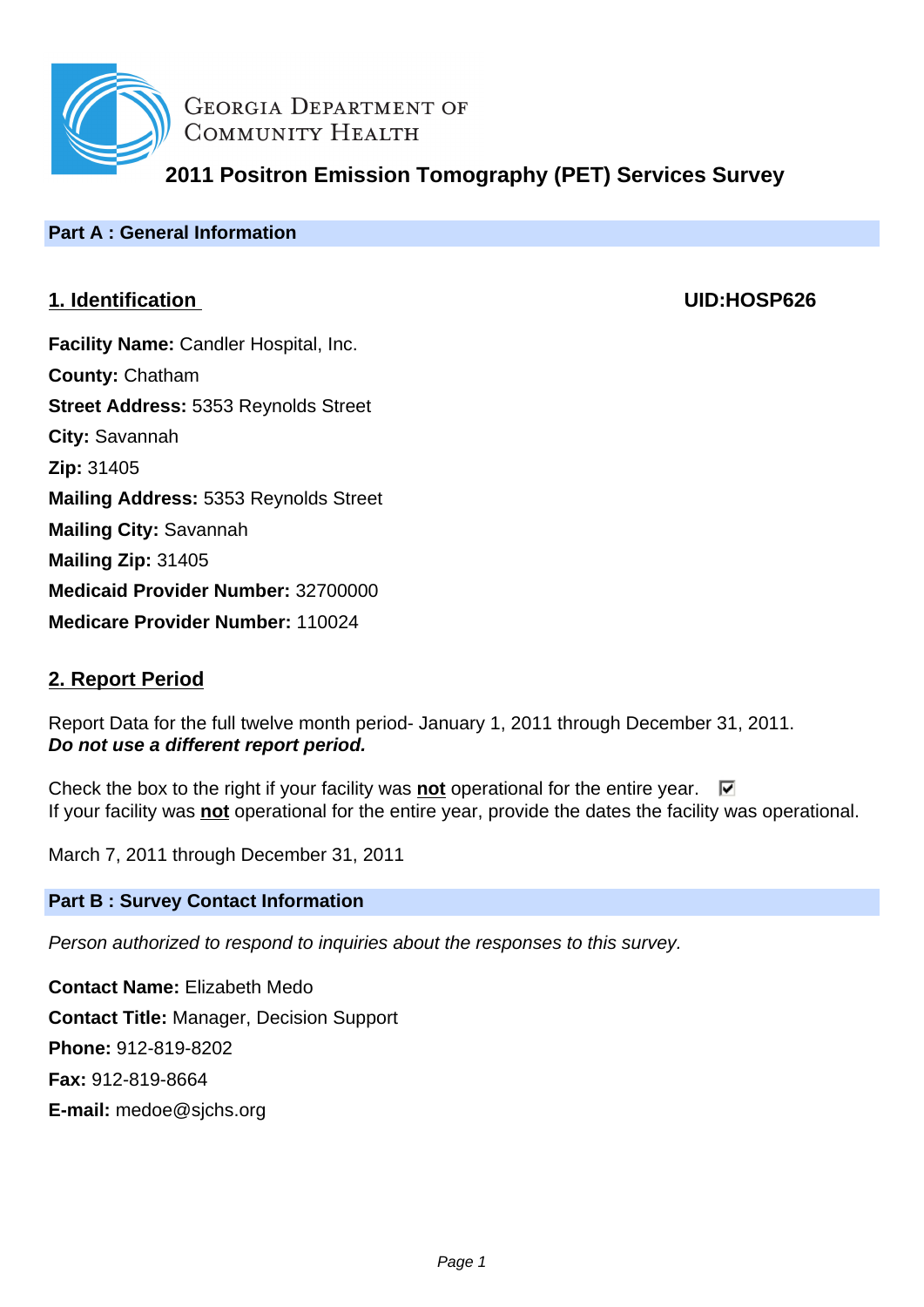### **1. Ownership, Operation and Management**

As of the last day of the report period, indicate the operation/management status of the facility and provide the effective date. Using the drop-down menus, select the organization type. If the category is not applicable, the form requires you only to enter Not Applicable in the legal name field. You must enter something for each category.

### **A. Facility Owner**

| <b>Full Legal Name (Or Not Applicable)</b> | <b>Organization Type</b> | <b>Effective Date</b> |
|--------------------------------------------|--------------------------|-----------------------|
| Candler Hospital, Inc.                     | Not for Profit           | 07/26/1934            |

### **B. Owner's Parent Organization**

| Full Legal Name (Or Not Applicable)      | <b>Organization Type \</b> | <b>Effective Date</b> |
|------------------------------------------|----------------------------|-----------------------|
| St. Joseph's/Candler Health System, Inc. | Not for Profit             | 04/01/1997            |

### **C. Facility Operator**

| <b>Full Legal Name (Or Not Applicable)</b> | <b>Organization Type</b> | <b>Effective Date</b> |
|--------------------------------------------|--------------------------|-----------------------|
| Candler Hospital, Inc.                     | Not for Profit           | 07/26/1934            |

### **D. Operator's Parent Organization**

| <b>Full Legal Name (Or Not Applicable)</b> | <b>Organization Type</b> | <b>Effective Date</b> |
|--------------------------------------------|--------------------------|-----------------------|
| St. Joseph's/Candler Health System, Inc.   | Not for Profit           | 04/01/1997            |

### **E. Management Contractor**

| <b>Full Legal Name (Or Not Applicable)</b> | <b>Organization Type</b> | <b>Effective Date</b> |
|--------------------------------------------|--------------------------|-----------------------|
| IN/A                                       | Not Applicable           |                       |

### **F. Management's Parent Organization**

| Full Legal Name (Or Not Applicable) | <b>Organization Type</b> | <b>Effective Date</b> |
|-------------------------------------|--------------------------|-----------------------|
| N/A                                 | Not Applicable           |                       |

### **2. Changes in Ownership, Operation or Management**

Check the box to the right if there were any changes in the ownership, operation, or management of the facility during the report period or since the last day of the Report Period.  $\Box$ If checked, please explain in the box below and include effective dates.

Part A.2 and C.2: Pursuant to the CON for Project No. GA 2008-051, Candler commenced providing PET services using its new fixed unit on March 7, 2011. The data reported on this survey are for services provided with Candler's fixed unit during the period March 7, 2011-December 31, 2011. Prior to March 7, PET service at Candler were provided using a mobile unit pursuant to a contract with Diagnostic PET, LLC (part of Diversified Imaging Services). Candler understands that the patient and scan data associated with patients served by that mobile unit for the January 1-March 6, 2011 period will be reported on the Diagnostic PET's annual survey.

# **3a. Type of PET Authorization (Select one only.)**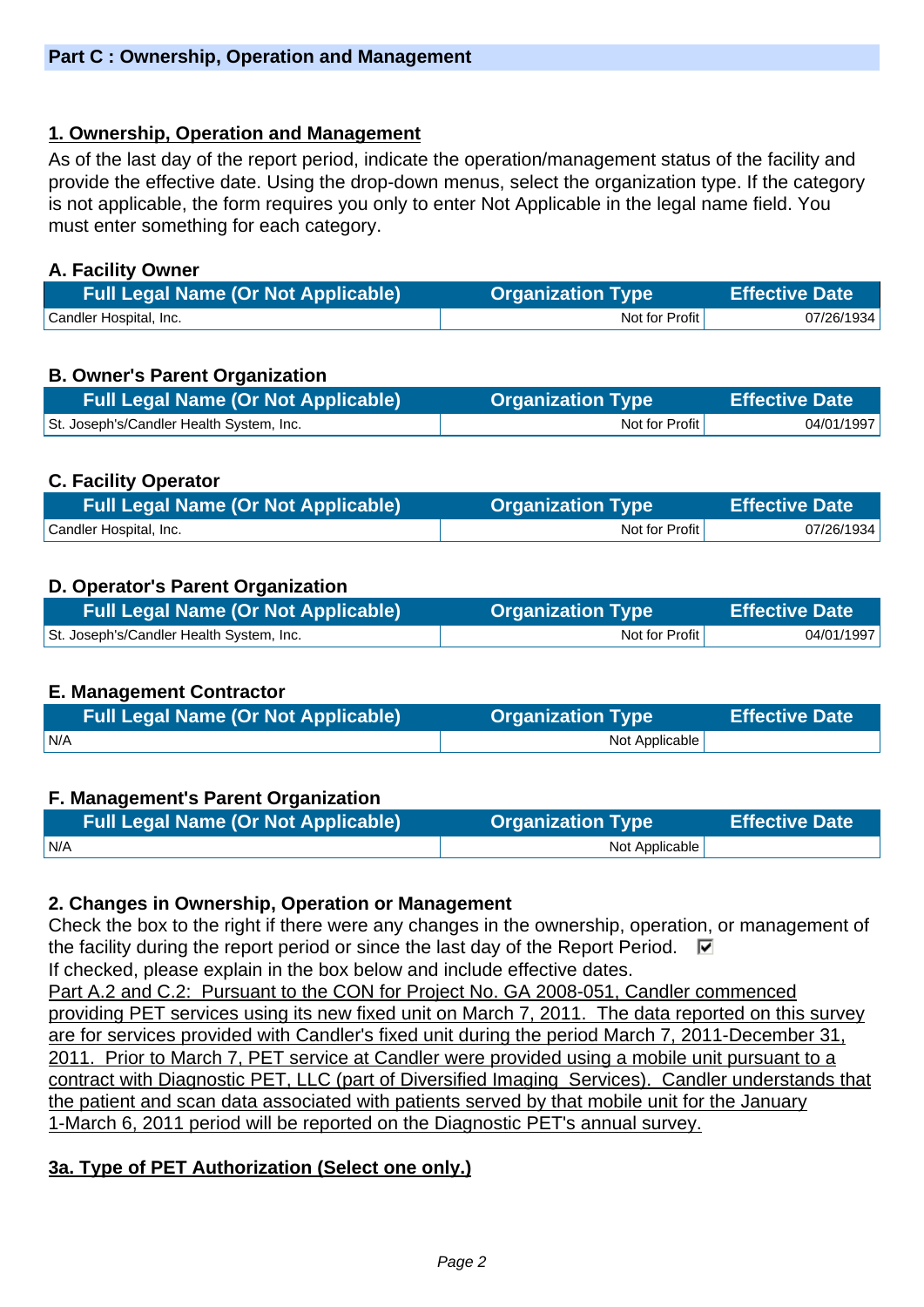### Fixed-Based PET CON

### **3b. Certificate of Need Project Number**

Please enter the Certificate of Need project number.

GA 2008-051

### **3c. Name of Mobile Vendor (If selected PET CON (Mobile Contract) at 3A. above.)**

### **Part D : PET Imaging Services Technology and volume by Diagnostic Type**

### **1. Manufacturer and Model**

Please document the manufacturer and model of PET equipment and select PET only or PET/CT Hybrid Unit. NOTE: IF you have more than one scanner, please complete one survey for each machine.

# PET / CT Hybrid Unit

Siemens Biograph MCAT 64

### **2. Patients and Scans for PET Imaging Services**

Please report the patients and scans for PET imaging services during the reporting period by the patient's primary diagnostic area. Please provide unduplicated patient counts within each of the three subgroups. The sum total of all patients for all three diagnostic areas (automatically calculated by the web page) may include some duplication.

| <b>Oncology Patients</b>     | <b>Number of Patients</b> | <b>Total Number of Scans</b> | <b>Follow Up Scans</b> |
|------------------------------|---------------------------|------------------------------|------------------------|
| Lung and Bronchus Cancers    | 160                       | 195                          | 89                     |
| Colon and Rectal Cancers     | 50                        | 59                           | 24                     |
| Lymphoma Cancers             | 98                        | 123                          | 75                     |
| <b>Melanoma Cancers</b>      | 28                        | 33                           | 19 <sub>1</sub>        |
| <b>Esophageal Cancers</b>    | 13                        | 18                           | 8                      |
| <b>Head and Neck Cancers</b> | 58                        | 68                           | 33                     |
| <b>Breast Cancers</b>        | 102                       | 126                          | 57                     |
| <b>Other Cancers</b>         | 176                       | 195                          | 54                     |
| <b>Total</b>                 | 685                       | 817                          | 359                    |

| <b>Cardiovascular Patients</b> | <b>Number of Patients</b> | <b>Number of Scans</b> |
|--------------------------------|---------------------------|------------------------|
| All Cardiovascular Patients    |                           |                        |
| <b>Total</b>                   |                           |                        |

| <b>Neurology Patients</b>        | <b>Number of Patients</b> | <b>Number of Scans</b> |
|----------------------------------|---------------------------|------------------------|
| Dementias (incuding Alzheimer's) |                           |                        |
| <b>Other Neurological Use</b>    |                           |                        |
| Total                            |                           |                        |

| <b>Other Diagnostic Areas</b> | <b>Number of Patients</b> | <b>Number of Scans</b> |
|-------------------------------|---------------------------|------------------------|
| All Other Patients            | 90                        | 90 '                   |
| <b>Total</b>                  | 90                        | 90                     |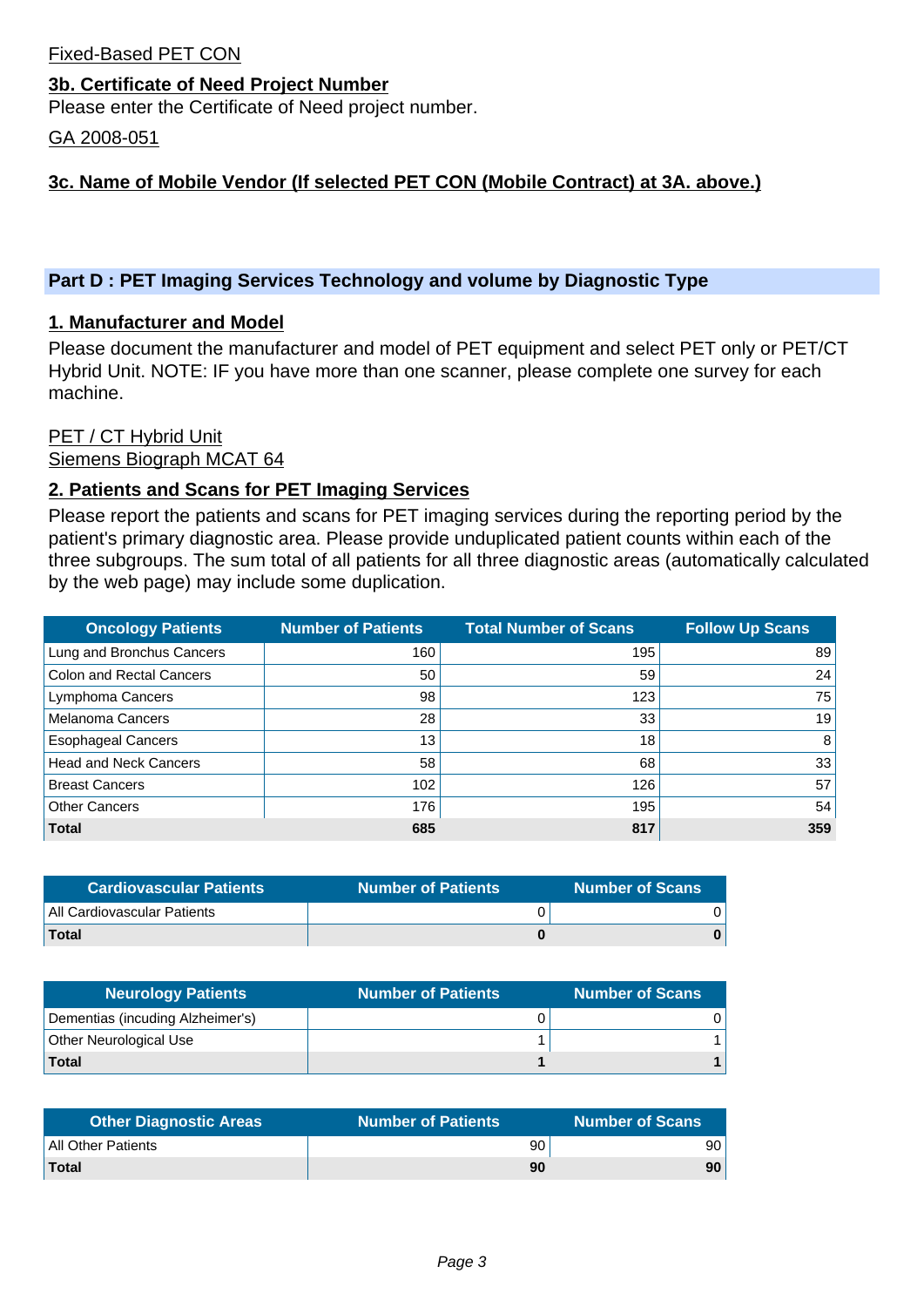### **1. Patients by Primary Payment Source**

Please report the total number of patients (unduplicated) receiving PET services by primary payment source.

| <b>Primary Payment Source</b> | <b>Number of Patients (unduplicated)</b> |
|-------------------------------|------------------------------------------|
| Medicare                      | 452                                      |
| Medicaid                      | 44 <sup>1</sup>                          |
| Third-Party                   | 241                                      |
| Self-Pay                      | 14                                       |
| <b>Total</b>                  | 751                                      |

### **2. Total Charges and Adjusted Gross Revenue**

Please report the total charges and adjusted gross revenues for PET services.

| <b>Total Charges</b> | <b>Adjusted Gross Revenue</b> |
|----------------------|-------------------------------|
| 7,602,167            | 2,861,702                     |

### **3. Total Uncompensated Charges and I/C Patients**

Please report the total amount of uncompensated PET services charges that can be attributed to persons who are indigent or eligible for charity care. Also provide the number of I/C patients in the PET program.

| <b>Total Uncompensated Charges</b> | <b>I/C Patients</b> |
|------------------------------------|---------------------|
| 100, 150                           | 66                  |

### **4. Average Treatment Charge**

What is your program's average treatment charge for a PET scan or study (one patient visit regardless of number of images)?

### 8,262

### **5. Patients by Race/Ethnicity**

Please report the number of patient served during the entire report period by the following race and ethnicity categories.

| <b>Race/Ethnicity</b>         | <b>Number of Patients</b> |
|-------------------------------|---------------------------|
| American Indian/Alaska Native | 0                         |
| Asian                         | 4                         |
| Black/African American        | 165                       |
| Hispanic/Latino               | 9                         |
| Pacific Islander/Hawaiian     | O                         |
| White                         | 572                       |
| <b>Multi-Racial</b>           | 1                         |
| <b>Total</b>                  | 751                       |

# **6. Patients by Age Group and Gender**

Please report the number of patients served during the entire report period by the gender and age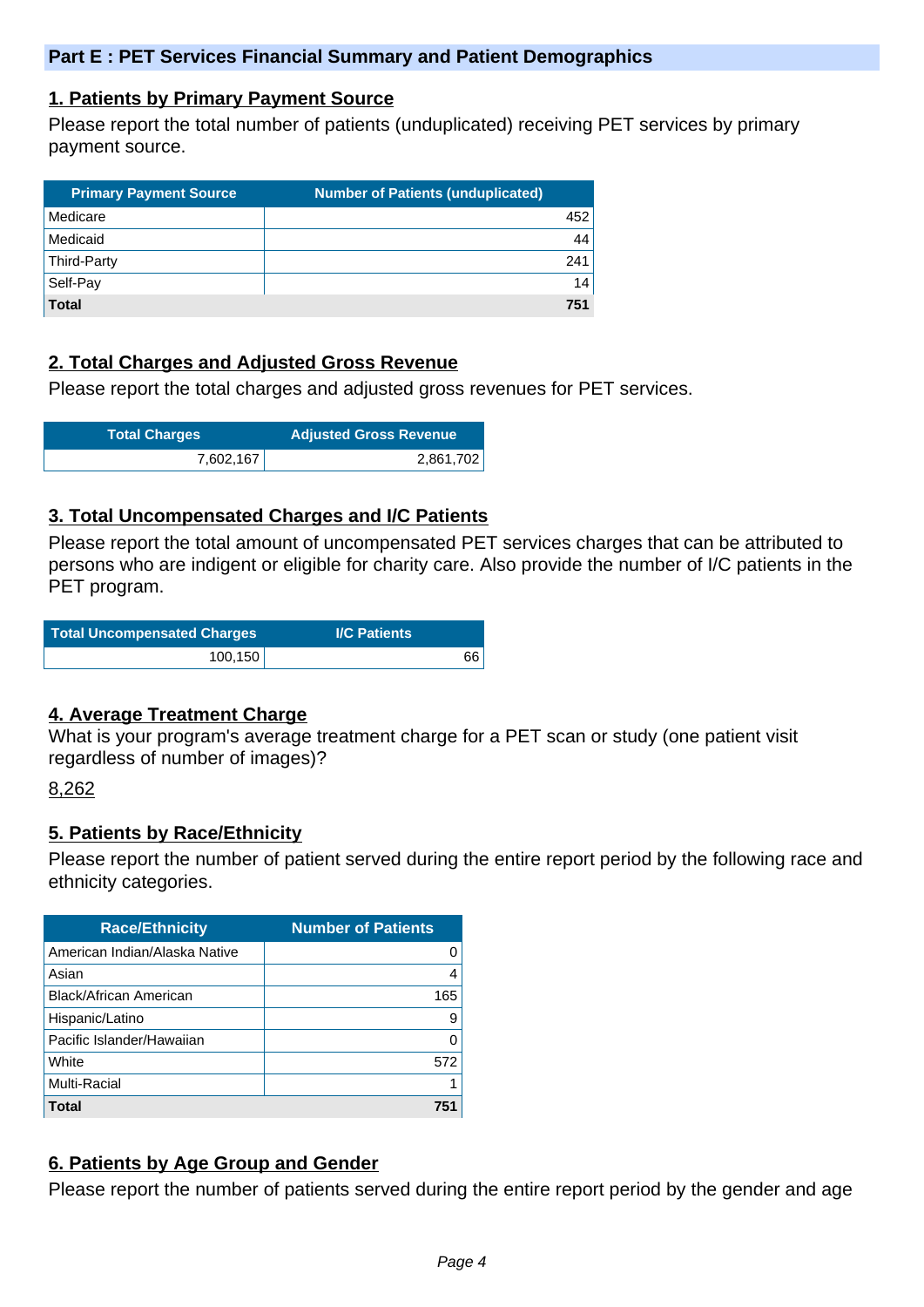grouping below.

| <b>Age Group</b> | <b>Male</b> | <b>Female</b> |  |
|------------------|-------------|---------------|--|
| Ages 0-14        |             | 0             |  |
| Ages 15-64       | 135         | 186           |  |
| Ages 65-74       | 123         | 126           |  |
| Ages 75-85       | 82          | 77            |  |
| Ages 85 and Up   |             | 15            |  |
| <b>Total</b>     | 347         | 404           |  |

### **7. Participation in Reporting**

|                                                                     | Does your facility/service participate in and report to the Georgia Comprehensive Cancer Registry? |
|---------------------------------------------------------------------|----------------------------------------------------------------------------------------------------|
| (check box for YES, leave unchecked for NO) $\overline{\mathbf{v}}$ |                                                                                                    |

### **8. Days and Hours of Operation**

Please indicate the days and hours of operation for your program's PET services.

|               | Mon Tue Wed Thurs Fri Sat Sun |  |       |
|---------------|-------------------------------|--|-------|
| <u> जिल्ल</u> | ᢊ                             |  | ▽ □ □ |

**Hours of Operation:** 8:00 am until 5:00 pm

### **9. Total Number of Days that PET Scans Were Offered**

Please report the total number of days that PET scans were offered during the report period.

**Total Days PET Scans Offered** 215

### **Part F : Mobile PET Services**

### **1. Mobile PET Services- (For mobile vendors holding a CON to provide PET services.)**

Please report each location served during the reporting period and the number of days of services provided at each loacation for each month. If your PET service is fixed-based, or your facility holds a CON for mobile PET services under contract, continue with Part G.

**Site Name Site County Jan Feb Mar Apr May Jun Jul Aug Sep Oct Nov Dec**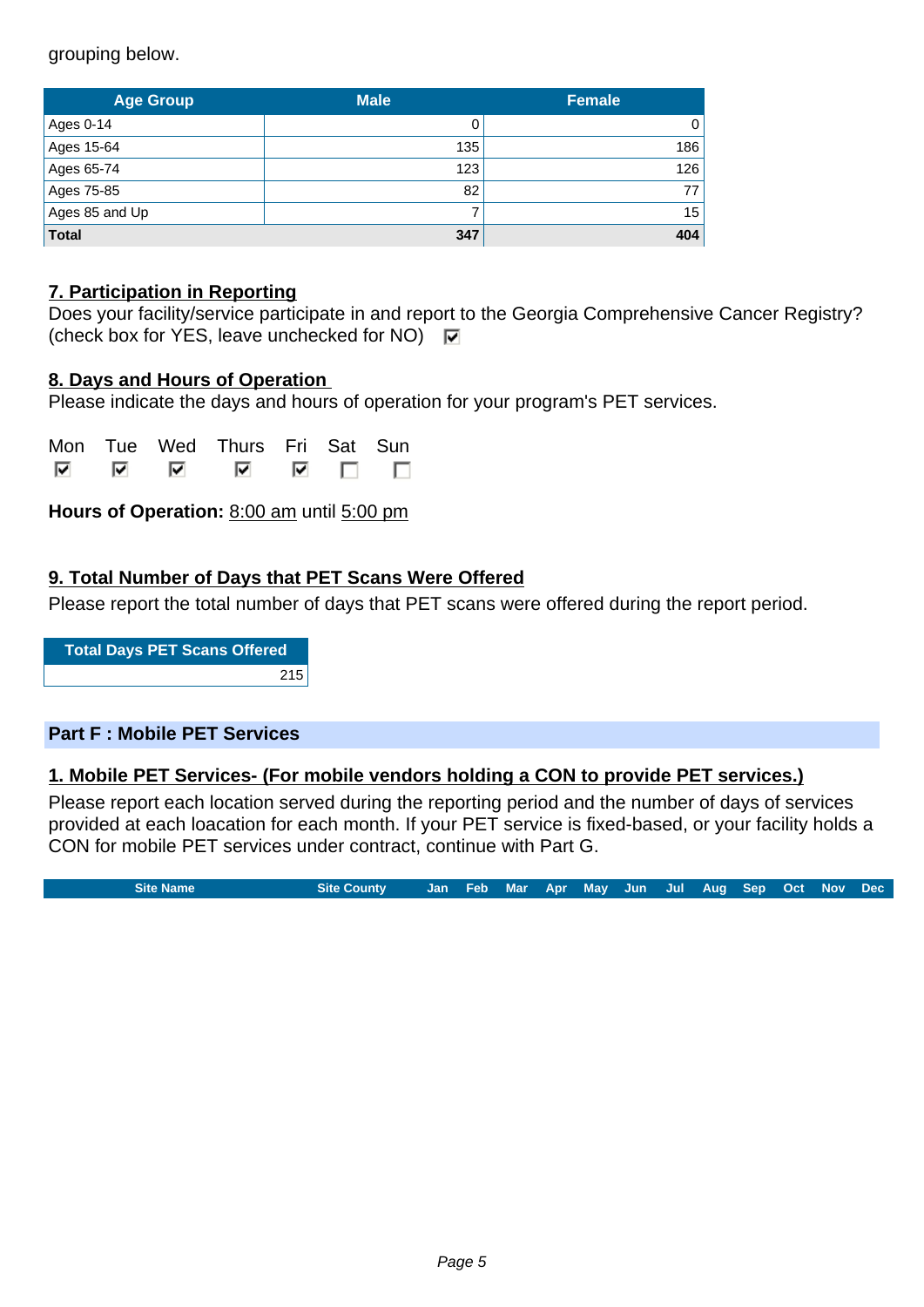# **1. Patient Origin by County**

Please report the county of origin for patients served by your PET program during the report period. Note to Mobile PET Providers who hold a CON: You must complete this section for every site visit location. Please select from the list of site visit ocations(s) provided above.

| <b>Name</b>             | <b>County</b> | <b>Patients Served</b> | <b>Patient County</b> |
|-------------------------|---------------|------------------------|-----------------------|
| <b>Candler Hospital</b> | Chatham       | 308                    | Chatham               |
| <b>Candler Hospital</b> | Chatham       |                        | 116 South Carolina    |
| <b>Candler Hospital</b> | Chatham       | 68                     | Effingham             |
| <b>Candler Hospital</b> | Chatham       | 59                     | Liberty               |
| <b>Candler Hospital</b> | Chatham       | 47                     | <b>Bryan</b>          |
| <b>Candler Hospital</b> | Chatham       | 31                     | <b>Tattnall</b>       |
| <b>Candler Hospital</b> | Chatham       | 31                     | <b>Bulloch</b>        |
| <b>Candler Hospital</b> | Chatham       |                        | 15   Wayne            |
| <b>Candler Hospital</b> | Chatham       |                        | 12 Evans              |
| <b>Candler Hospital</b> | Chatham       | 10 <sup>1</sup>        | Toombs                |
| <b>Candler Hospital</b> | Chatham       |                        | 10 Appling            |
| <b>Candler Hospital</b> | Chatham       |                        | 8 Emanuel             |
| <b>Candler Hospital</b> | Chatham       | $\overline{7}$         | Long                  |
| <b>Candler Hospital</b> | Chatham       |                        | 6 Candler             |
| <b>Candler Hospital</b> | Chatham       |                        | 3 McIntosh            |
| <b>Candler Hospital</b> | Chatham       | 4                      | Coffee                |
| <b>Candler Hospital</b> | Chatham       |                        | 2 Jeff Davis          |
| <b>Candler Hospital</b> | Chatham       |                        | $2$ Wheeler           |
| <b>Candler Hospital</b> | Chatham       |                        | 2 North Carolina      |
| <b>Candler Hospital</b> | Chatham       |                        | 2 Montgomery          |
| <b>Candler Hospital</b> | Chatham       |                        | $2$ Bacon             |
| <b>Candler Hospital</b> | Chatham       | 1 <sup>1</sup>         | White                 |
| <b>Candler Hospital</b> | Chatham       | 1                      | Treutlen              |
| <b>Candler Hospital</b> | Chatham       | 1                      | Screven               |
| <b>Candler Hospital</b> | Chatham       | 1                      | Other Out of State    |
| <b>Candler Hospital</b> | Chatham       | 1                      | Muscogee              |
| <b>Candler Hospital</b> | Chatham       | 1                      | Laurens               |
| <b>Total</b>            |               | 751                    |                       |